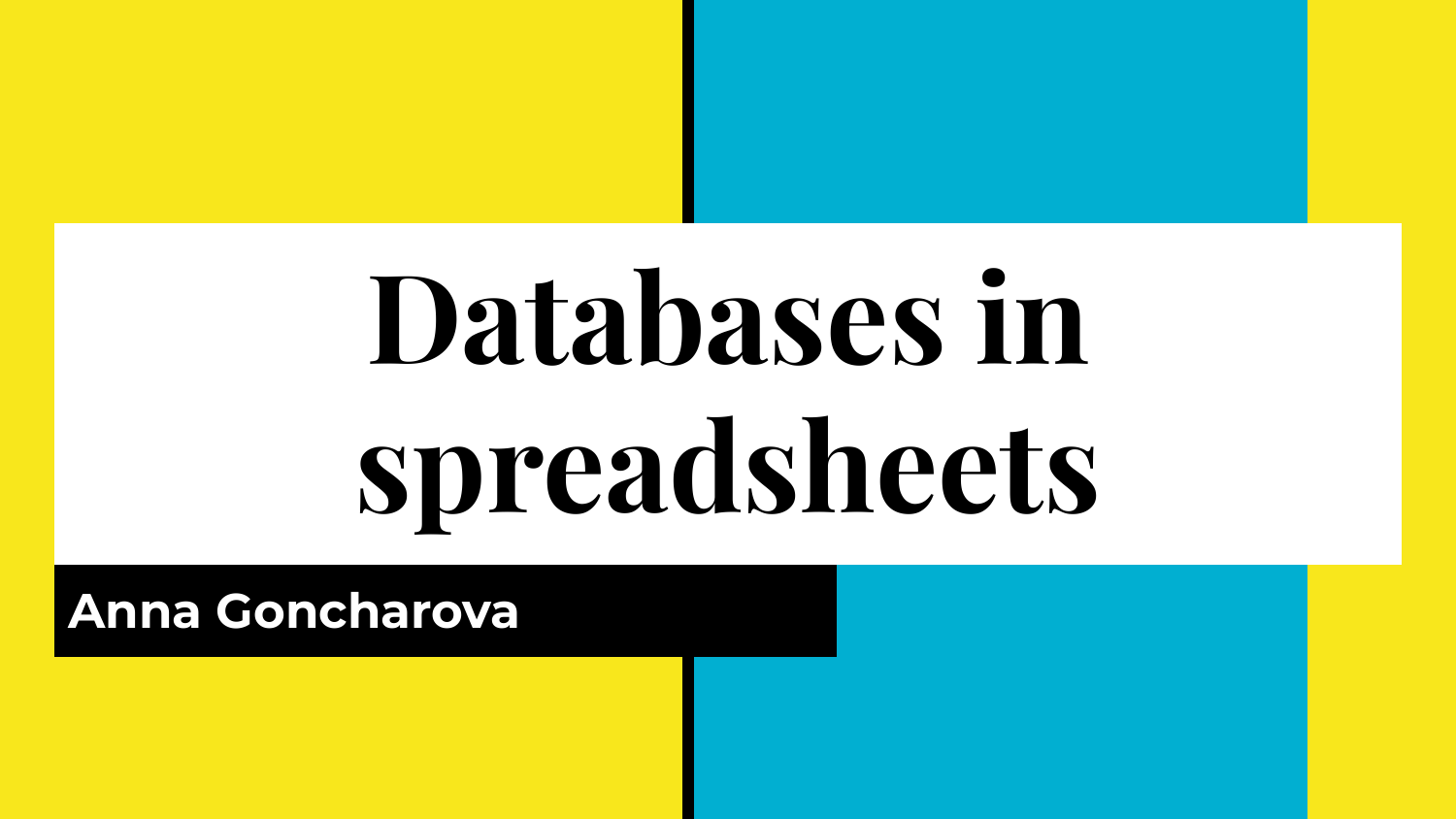# What is a spreadsheet?

- Spreadsheet software is a software application capable of organizing, storing and analyzing data in tabular form, i.e. a table with rows and columns.
- Each cell might contain data entered by the spreadsheet user or generated by the formulas that can calculate values based on the contents of other cells in an automated manner
- Historically originated from paper spreadsheets
- Commonly known examples include Microsoft Excel and Google Spreadsheets



| $\sim$         | 쿠<br>e     | Ś<br>100%<br>$\rightarrow$ | $\%$<br>$.0$   | $.00$ 123 -<br>Arial | 10<br>÷               | в<br>Ι<br>윾<br>÷ |  |
|----------------|------------|----------------------------|----------------|----------------------|-----------------------|------------------|--|
| .fx            |            |                            |                |                      |                       |                  |  |
|                | A          | B                          | Ċ              | D                    | E                     | F                |  |
| 1              | First name | Last name                  | State          | City                 | <b>Street Address</b> | Join date        |  |
| $\overline{2}$ | Ann        | Cold                       | WI             | Springfield          | 7 J Dr.               | 2/2/1990         |  |
| $\overline{3}$ | Bob        | New                        | N <sub>C</sub> | Sit                  | 1411 Lincoln St.      | 7/10/2015        |  |
| $\overline{a}$ | Ardo       | Toothache                  | DE             | Blob                 | 787 An Tw             | 12/1/1960        |  |
| 6              | JJ.        | Key                        | AK             | Tilly                | 1 Kool-aid St.        | 11/25/2017       |  |
| 6              | Po         | $\overline{7}$             | HI             | Boston               | 55 Globe              | 2/13/1990        |  |
| $\mathbf{7}$   | Ш          | Jeans.                     | <b>ND</b>      | Tub                  | 1000 Broadway         | 8/8/2005         |  |
| 8              | Gob 34     | Poll                       | KY             | Tab                  | 2219 Lake Ave.        | 1/6/1963         |  |
| $\Omega$       |            |                            |                |                      |                       |                  |  |
| 10             |            |                            |                |                      |                       |                  |  |
| 11             |            |                            |                |                      |                       |                  |  |
| 12             |            |                            |                |                      |                       |                  |  |

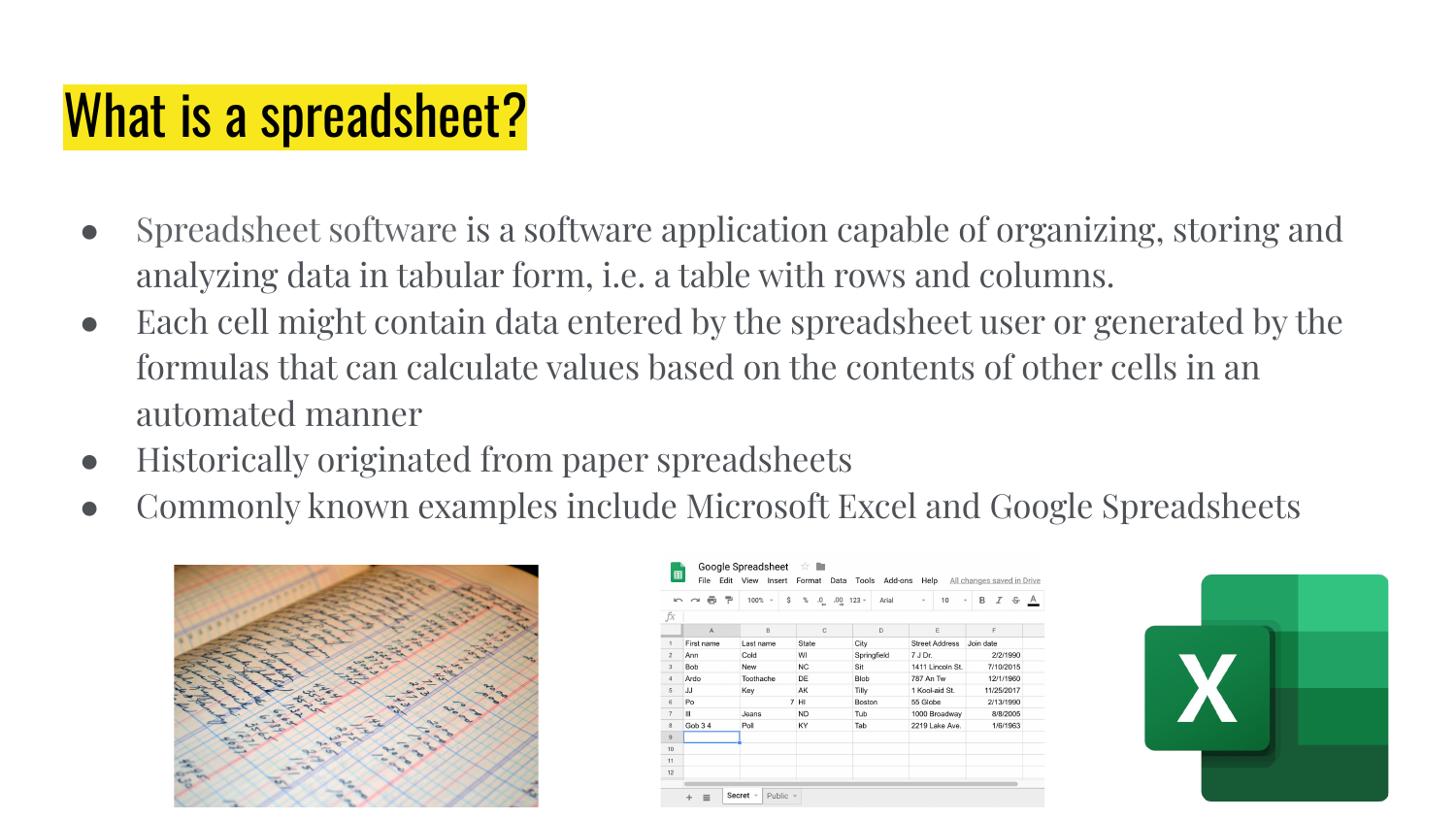## Databases vs spreadsheets

1.Data storage:

-In spreadsheets, the data storage is cell-focused

- In databases, generally record-focused

-More efficient data storage in databases allows for higher volumes of information to be stored and manipulated

-Databases generally allow for a higher variety of data types

-It is currently possible to imitate a relational database functionality with Excel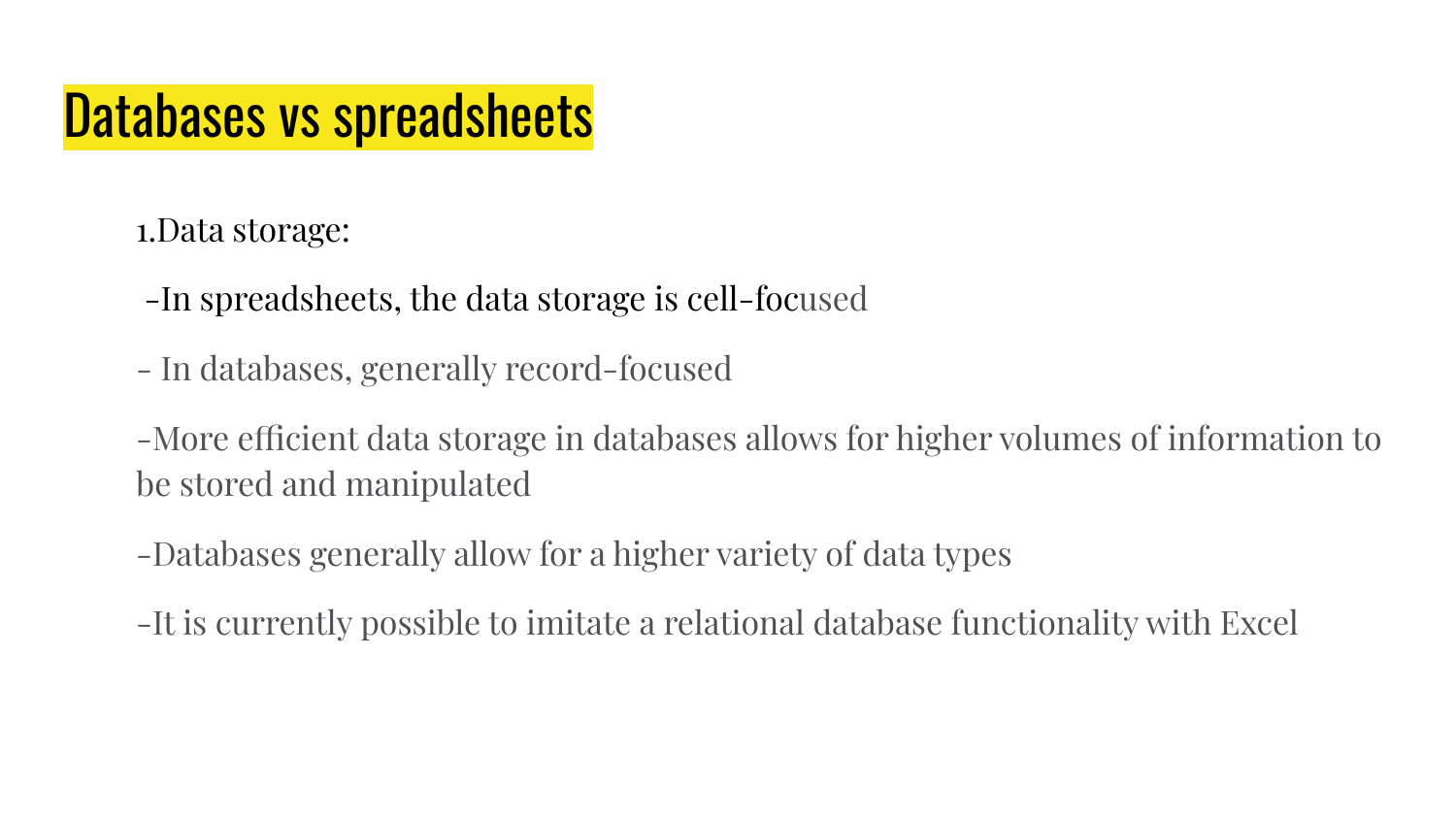## Databases vs spreadsheets

- 2. Displaying data:
	- single view in spreadsheets
	- data can be isolated and arranged in different ways when querying a database

3.Integrity:

- databases can provide built-in integrity constraints
- have a list of authorized users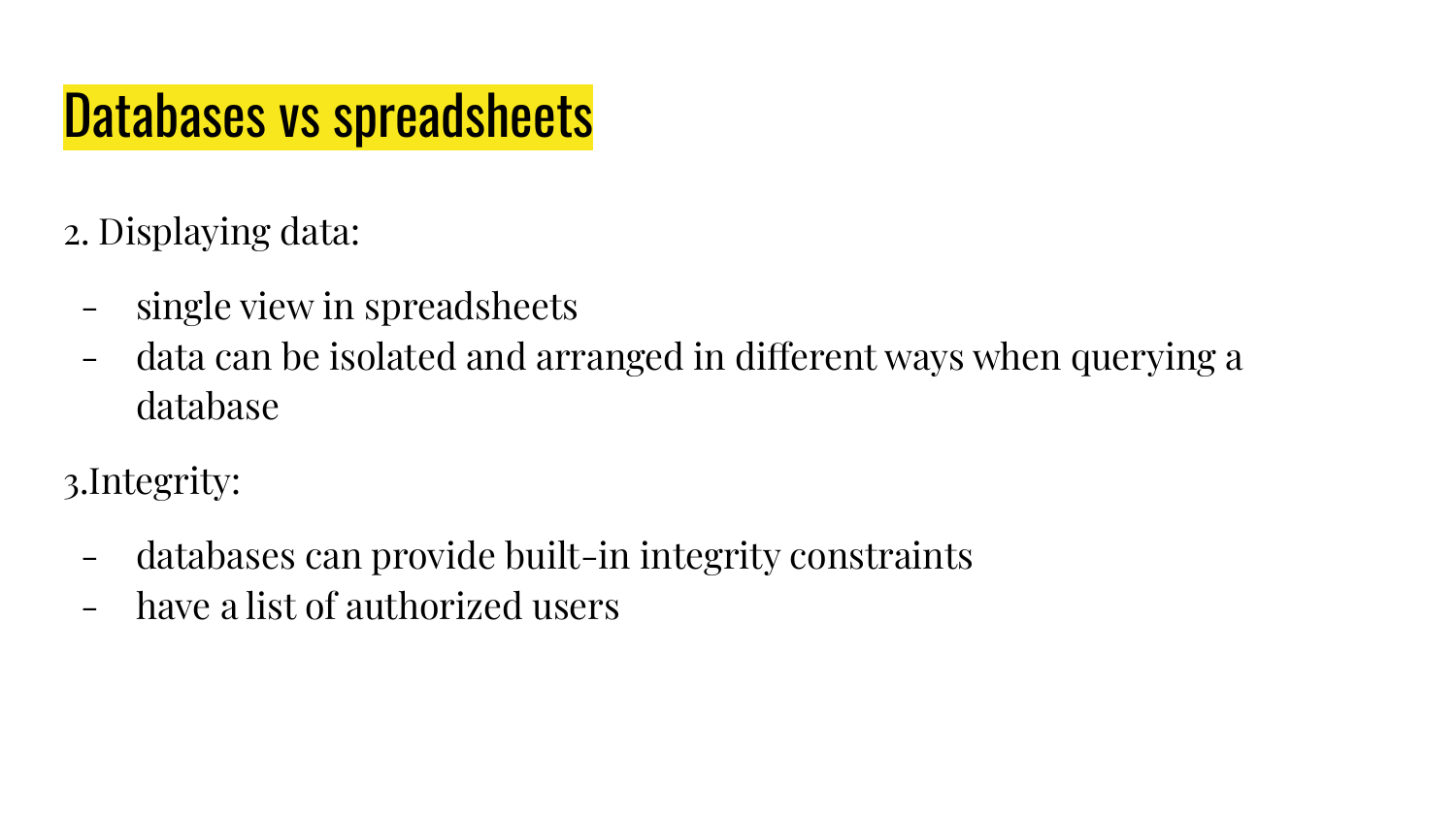# Databases vs spreadsheets

4.Sorting and filtering:

- Databases provide higher versatility de to a large number of combinations of statements like SELECT, ORDER BY, GROUP BY
- Spreadsheets have limited capabilities in terms of how we can manipulate existing data **Filter Column in Excel**

| File           | Home<br>$X$ Cut                          | Insert          | Page Layout<br>Calibri | Formulas<br>$\cdot$ 11 $\cdot$ A <sup>*</sup> A <sup>*</sup> | Data<br>$\Xi \equiv \equiv$ $\Rightarrow$ | Review | View<br>Help<br>$\Sigma$ AutoSum                        | Tell me<br>$\circ$               |
|----------------|------------------------------------------|-----------------|------------------------|--------------------------------------------------------------|-------------------------------------------|--------|---------------------------------------------------------|----------------------------------|
| Paste          | LA Copy *<br>Format Painter<br>Clipboard | B<br>is.        |                        | $\overline{u}$<br>Font                                       | 퇴목 금   표 표<br>Alignment                   |        | $V$ Fill $\sim$<br>Clear v<br>$\frac{A}{7}$ Sort A to Z | Sort & Find &<br>Filter v Select |
| 125            | ٧                                        |                 | fx                     |                                                              |                                           |        | 4I.<br>Sort Z to A                                      |                                  |
| Á              | $\mathsf{A}$                             | B               | C                      | D                                                            | E                                         | F      | Custom Sort<br>$\overline{+1}$                          |                                  |
| $\mathbf{1}$   | <b>Product &amp; Date</b>                | $\mathbf{v}$    |                        | <b>Amour's Category</b><br>$\overline{\mathbf{v}}$           |                                           |        | 57<br>Filter                                            |                                  |
| $\overline{2}$ | Product 1                                | $12$ -Jun- $18$ |                        | 477 Fruits                                                   |                                           |        | Clear                                                   |                                  |
| 3              | Product 2                                | $18$ -Jul- $18$ |                        | 466 Grocery                                                  |                                           |        | ់ខ្មែ<br>Reapply                                        |                                  |
| $\overline{4}$ | Product 3                                | 15-Aug-18       |                        | 504 Grocery                                                  |                                           |        |                                                         |                                  |
| 5              | Product 4                                | $20$ -Jul- $18$ |                        | 526 Fresh fruits                                             |                                           |        | $Ctrl + Shift + L$                                      |                                  |
| 6              | Product 5                                | 21-Oct-18       |                        | 820 Organic Fruits                                           |                                           |        |                                                         |                                  |
| 7              | Product 6                                | 28-Oct-18       |                        | 681 Grocery                                                  |                                           |        |                                                         |                                  |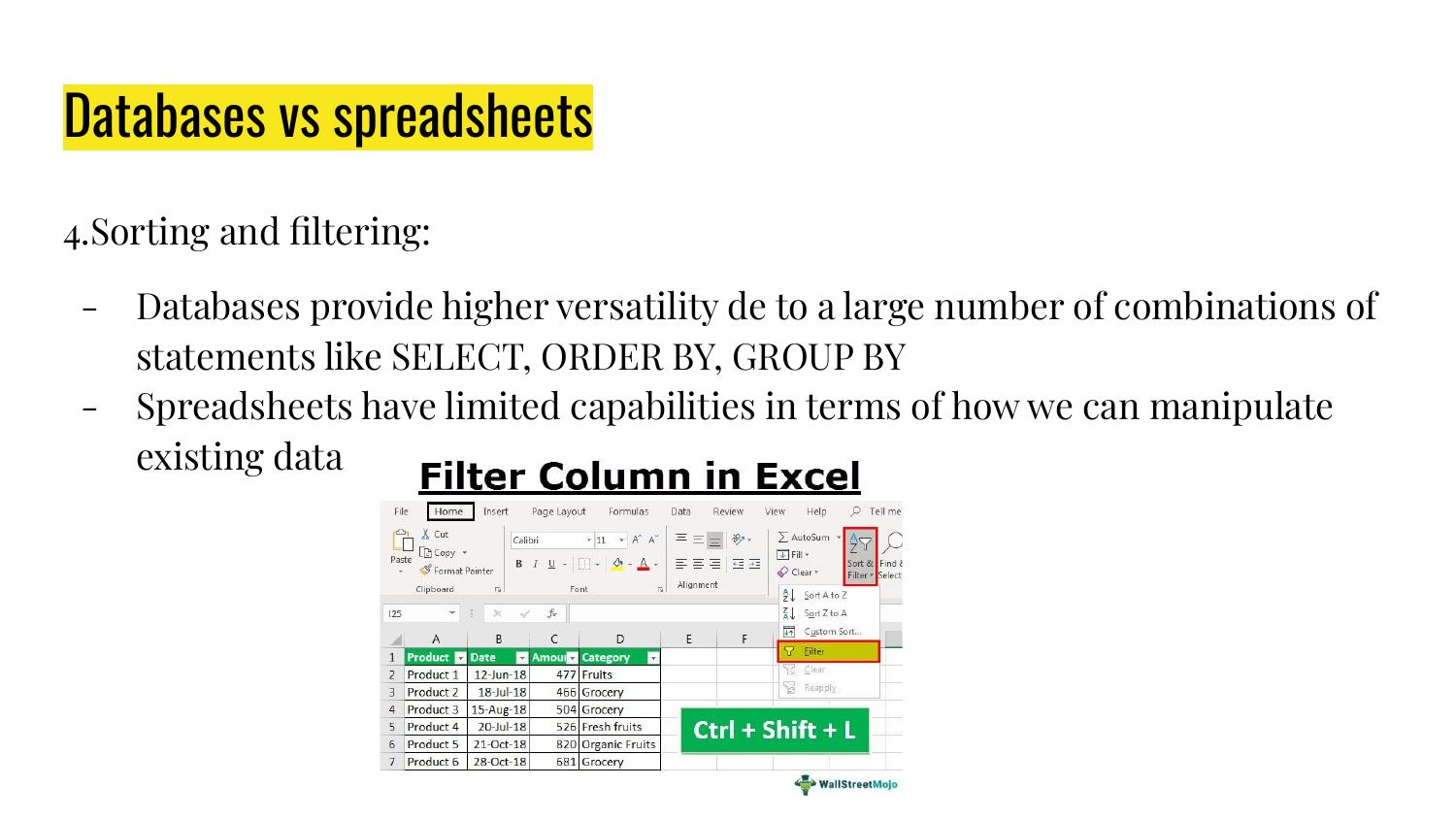#### Why use spreadsheets then?

- With all of the limitations of spreadsheets, they have one big advantage spreadsheets are user-friendly!
- Excel is reported to be learnt in a few days
- **Intuitive**
- Do not require understanding of programming-related concepts from the user
- Good for personal use
- Include data visualization tools

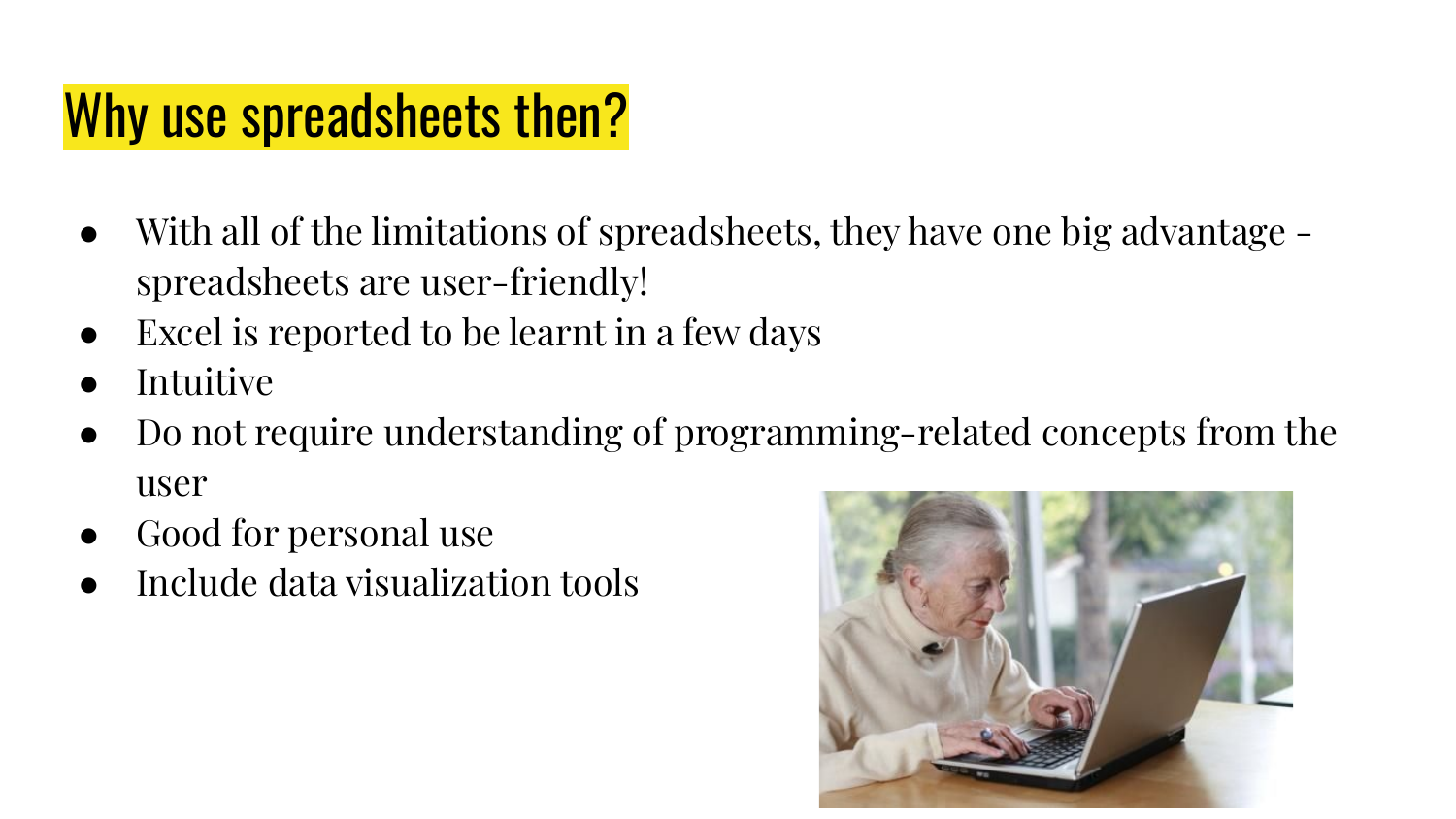#### Spreadsheet use in real world

use

- Budgeting (wages, personal budgeting, financial planning
- Microsoft Office offers free Excel budget templates for personal and office

| Personal Budget  |          |          |              |
|------------------|----------|----------|--------------|
| Monthly Expenses |          |          |              |
| <b>ITEM</b>      | DUE DATE | - AMOUNT | $\mathbf{v}$ |
| Rent/mortgage    | Date     | \$800.00 |              |
| Electric         | Date     | \$120.00 |              |
| Gas              | Date     | \$50.00  |              |
| Cell phone       | Date     | \$45.00  |              |
| Groceries        | Date     | \$500.00 |              |
| Car payment      | Date     | \$273.00 |              |
| Auto expenses    | Date     | \$120.00 |              |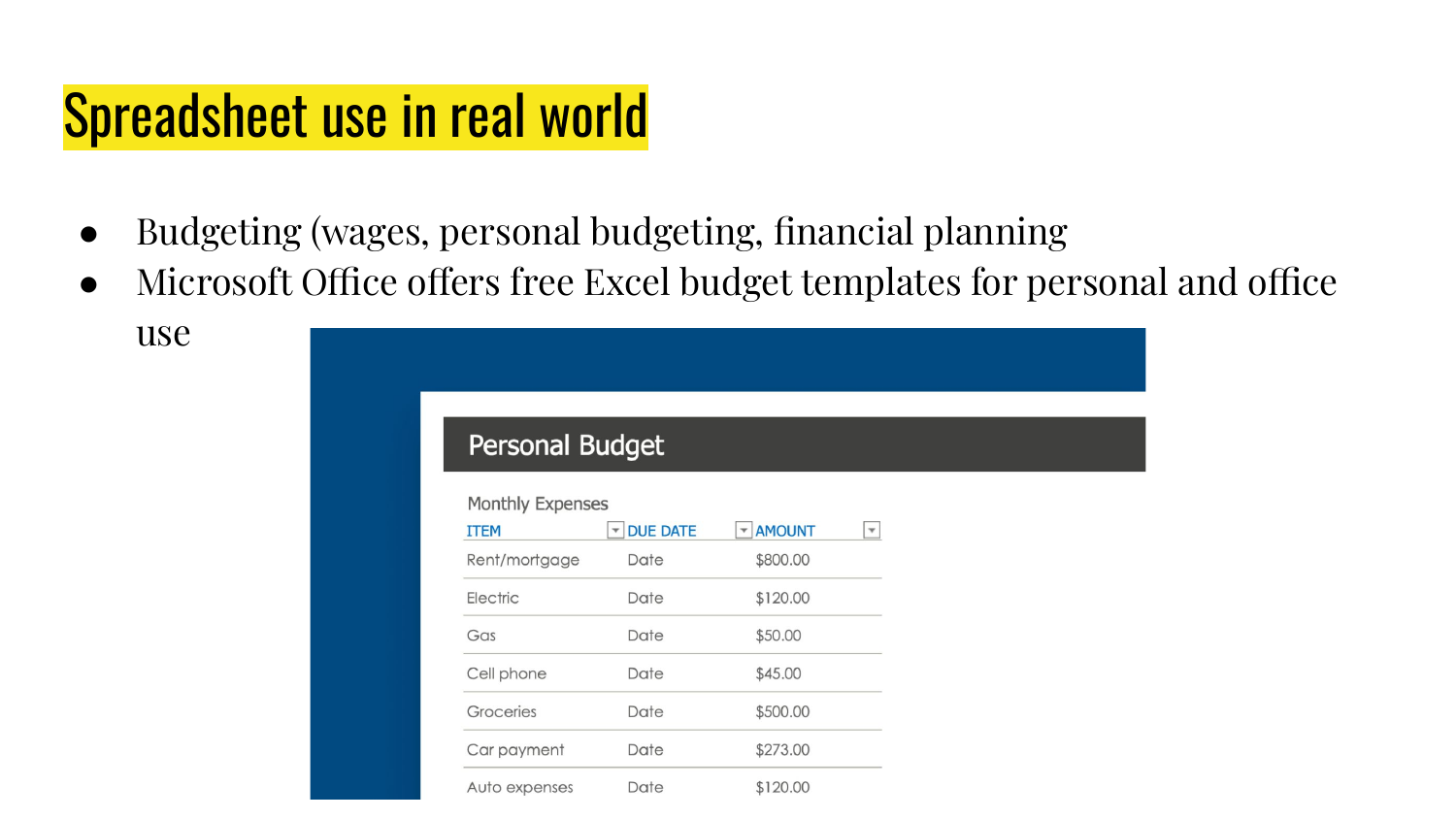### Spreadsheet use in real world

● Education: a helpful data visualization tool, great for making timetables

|               | <b>CLASS SCHEDULE</b> |                    | <b>SCHEDULE START</b><br>8:00 AM | TIME INTERVAL<br><b>15 MIN</b> | Class Li       |                    |                 |
|---------------|-----------------------|--------------------|----------------------------------|--------------------------------|----------------|--------------------|-----------------|
| TIME <b>B</b> | <b>SUNDAY</b><br>⊓    | <b>MONDAY</b><br>п | TUESDAY<br>ы                     | WEDNESDAY                      | THURSDAY<br>Е  | <b>FRIDAY</b><br>≂ | <b>SATURDAY</b> |
| 8:00 AM       |                       |                    |                                  |                                |                |                    |                 |
| 8:15 AM       |                       | <b>MTH-113</b>     |                                  | MTH-113                        |                | <b>MTH-113</b>     |                 |
| 8:30 AM       |                       |                    |                                  |                                |                |                    |                 |
| 8:45 AM       |                       |                    |                                  |                                |                |                    |                 |
| 9:00 AM       |                       |                    |                                  |                                |                |                    |                 |
| 9:15 AM       |                       |                    |                                  |                                |                |                    |                 |
| 9:30 AM       |                       |                    |                                  |                                |                |                    |                 |
| 9:45 AM       |                       |                    |                                  |                                |                |                    |                 |
| 10:00 AM      |                       |                    |                                  |                                |                |                    |                 |
| 10:15 AM      |                       |                    |                                  |                                |                |                    |                 |
| 10:30 AM      |                       |                    |                                  |                                |                |                    |                 |
| 10:45 AM      |                       |                    |                                  |                                |                |                    |                 |
| 11:00 AM      |                       |                    | <b>HPE-295</b>                   |                                | <b>HPE-295</b> |                    |                 |
| 11:15 AM      |                       |                    |                                  |                                |                |                    |                 |
| 11:30 AM      |                       |                    |                                  |                                |                |                    |                 |
| 11:45 AM      |                       |                    |                                  |                                |                |                    |                 |
| 12:00 PM      |                       |                    |                                  |                                |                |                    |                 |
| 12:15 PM      |                       |                    |                                  |                                |                |                    |                 |
| 12:30 PM      |                       |                    |                                  |                                |                |                    |                 |
|               |                       |                    |                                  |                                |                |                    |                 |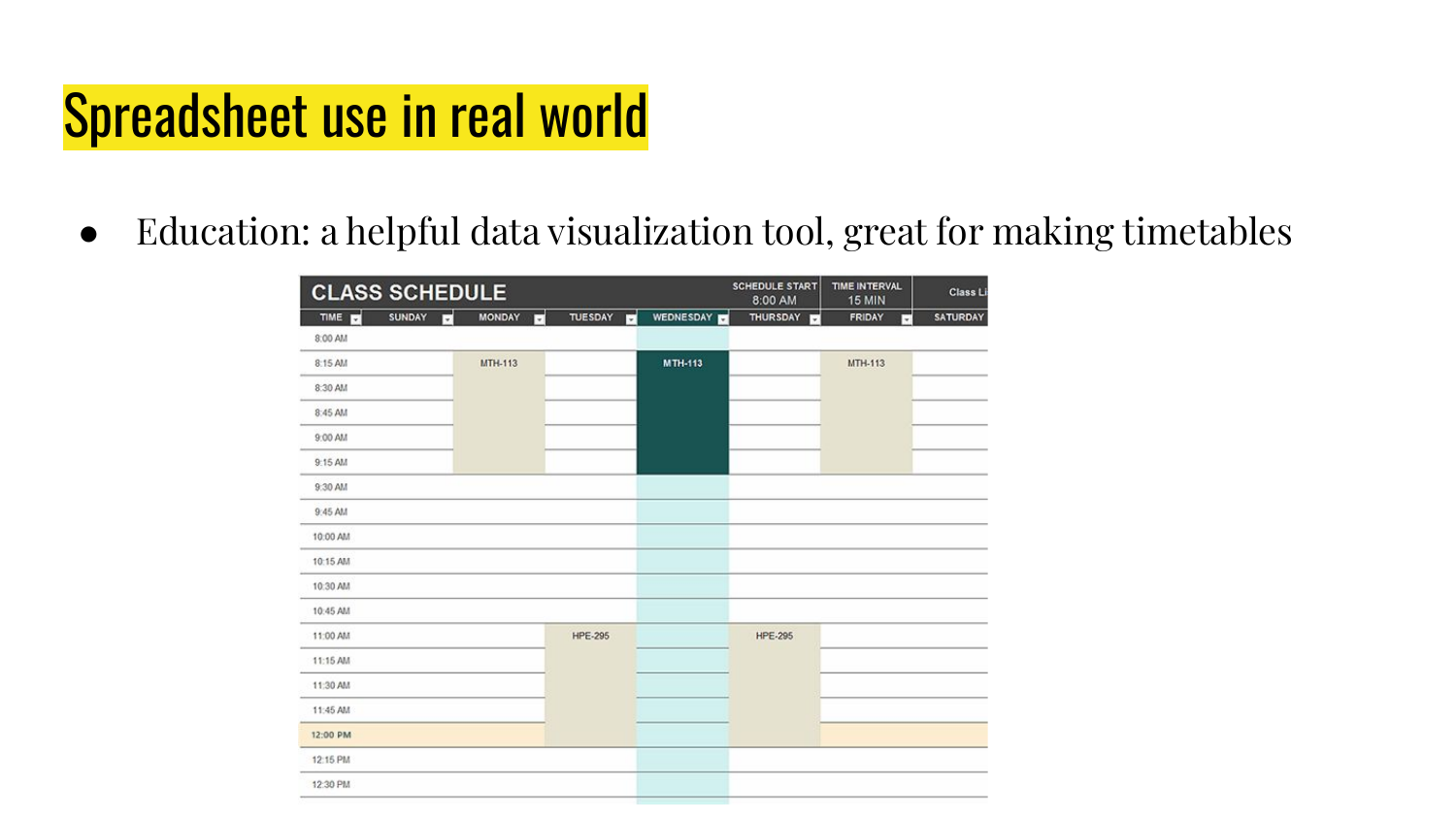### Spreadsheet use in real world

- Extremely popular in business: aids in accounting, inventory tracking, managing time logs and more without hiring someone trained to work with SQL or other databases
- The small volume of information that a lot of businesses operate makes Excel a better choice for them